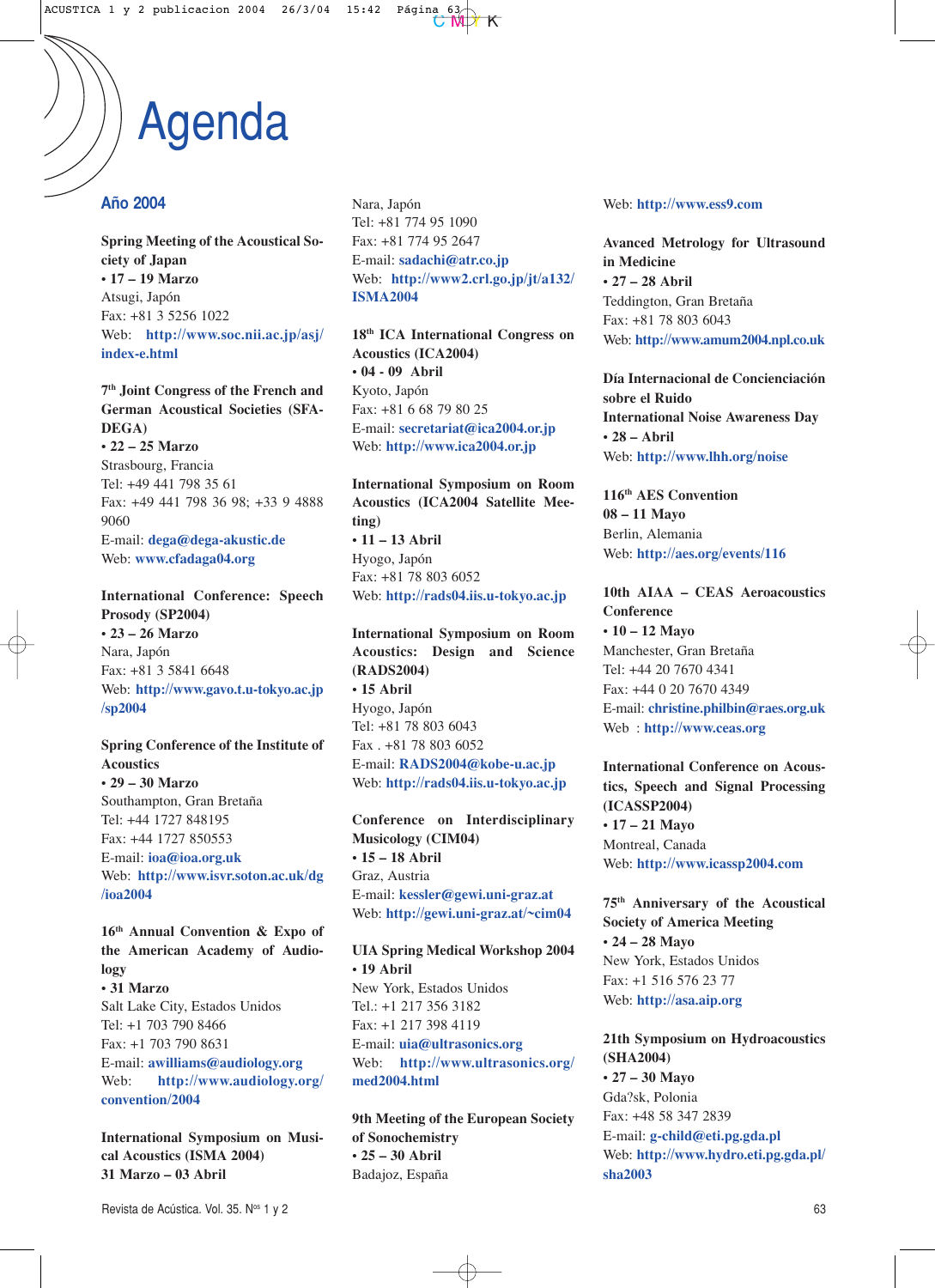**33rd Annual Symposium of the Voice Foundation • 02 – 06 Junio** Philadelphia, Estados Unidos Tel.: +1 215 735 799 Fax: +1 215 735 9293 E-mail: **oicefound@onrampcom.com** Web: **http://www.voicefoundation.org/ Vfannualmtg.html**

**1st International Congress on Geriatric/Gerontological Audiology (ICGA2004) • 06 – 09 Junio** Stockholm, Suecia Tel: +46 854 65 1500 Fax . +46 854 65 1599 E-mail: **icga2004@stocon.se** Web: **http://www1.stocon.se/icga2004**

**XIII International Conference on Noise Control `04 (ICONC2004) • 06 – 09 Junio** Gdynia, Polonia Fax : +48 22 623 46 54 E-mail : **dobie@ciop.pl** Web : **http://www.ciop.pl/noise\_04**

**Joint Baltic-Nordic Acoustical Meeting (BNAM2004) • 08 – 10 Junio** Mariehamn, Aland, Finlandia Fax: +358 09 460 224 E-mail: **asf@acoustics.hut.fi**

**Symposium on Transport Noise and Vibration (TRANSPORTNOISE04) • 08 – 10 Junio** St. Petersburg, Rusia Fax: +07 812 127 9323 Web: **http://webcenter.ru/~eeaa/tn04**

**2nd International Symposium on Measurement, Analysis and Modeling of Human Functions and 1st Mediterranean Conference on Measurements (ISHF & MCM 2004)**

**• 14 – 16 Junio** Genova, Italia Tel: +39 010 255 800 Fax: +39 010 247 743 E-mail: **congressi@asapnet.it** Web: **http://www.dist.unige.it/ishf\_ mcm\_2004**

**Congreso Ibérico de Aislamiento Térmico y Acústico (CIATEA 2004) • 15 – 16 Junio** Gijón, Oviedo Tel: +34 985 180 180 Fax: +34 985 180 106 E-mail: **infocamara@camaragijon.com**

**25th AES Conference: Metadata for Audio • 17 – 19 Junio** London, Gran Bretaña Web: **http://www.aes.org/events/25**

**6th International Conference on Vibration Measurements by Laser Techniques • 21 – 25 Junio** Ancona, Italia Tel.: +39 071 220 4489 Fax: +39 071 220 4813 E-mail: **aivela@mm.univpm.it** Web: **http://www.aivela.org/ index6.html**

**7th European Conference on Underwater Acoustics (ECUA 2004) • 05 – 08 Julio** Delft, Holanda Fax: +31 70 322 9901 Web: **http://www.ecua2004.tno.nl**

**11th International Congress on Sound and Vibration (ICSV11) • 05 – 08 Julio** St. Petersbug, Rusia Fax: +7 812 324 7322 E-mail: **icsv11@rol.ru** Web: **http://www.iiav.org**

**10th Meeting of the International Conference on Auditory Display (ICAD 2004) • 06 – 09 Julio** Sydney, Australia E-mail: **conference@icad.org** Web: **http://www.icad.org/websiteV2.0/Conferences/ICAD2004/index.htm**

**12th International Symposium on Acoustic Remote Sensing (ISARS) • 11- 16 Julio** Cambridge, Reino Unido Fax:+44161 295 3815 Web: **http://www.isars.org.uk**

**Joint Meeting of INCE/USA and the Transportation Research Board Noise control (NOISE-CON 2004)**

**• 12 – 14 Julio** Baltimore, Estados Unidos Tel: +1 515 294 6142 Fax: +1 515 294 3528 Web: **http://www.inceusa.org**

**8th International Conference of Music Perception and Cognition • 03 – 07 Agosto** Evanston, IL, Estados Unidos Web: **http://www.icmpc.org/conferences.html**

**21st International Congress of Theoretical and Applied Mechanics (IC-TAM2004)**

**• 15 – 21 Agosto** Warsaw, Polonia E-mail: **ictam04@ippt.gov.pl** Web: **http://ictam04.ippt.gov.pl**

**International Conference on Voice**<br>**Physiology** and **Riomechanics Physiology (ICVPB 2004) • 18 – 20 Agosto** Marseille, Francia Web: **http://icv2004free.fr/ICVPB.htm**

**INTERNOISE 2004 • 22 – 25 Agosto** Praga, República Checa Web: **http://www.internoise2004.cz**

**2004 IEEE International Ultrasonics, Ferroelectrics, and Frequency Control - 50th Anniversary Conference • 23 – 27 Agosto** Montreal, Canada

Fax: +1 978 927 4099 Web: **http://www.ieee-uffc.org**

**Low Frequency 2004 • 30 Agosto – 1 Septiembre** Maastricht, Holanda E-mail: **organizer@lowfrequency2004 .org.uk** Web: **http://www.lowfrequency2004 .org.uk**

**IIAV Congress Singapore • 01 Septiembre** Singapore, Asia E-mail: **verheij@tpd.tno.nl**

**Subjective and Objective Assessment of Sound (SOAS) • 01 – 03 Septiembre** Poznan, Polonia Tel: +48 61 82 95129 E-mail: **soas@spl.ia.amu.edu.pl** Web: **http://www.soas.amu.edu.pl/ soas.html**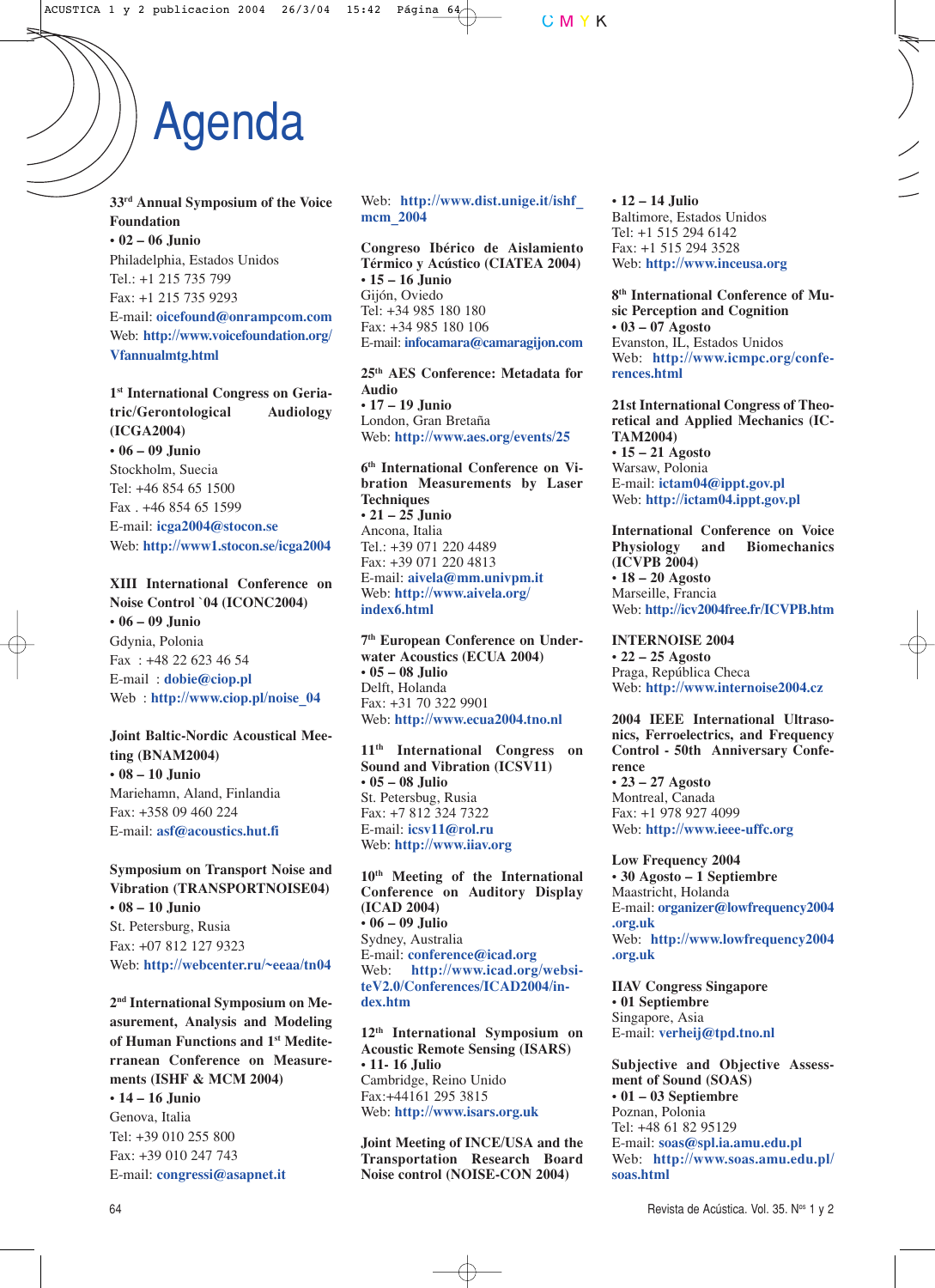**51st Open Seminar On Acoustics (OSA2004) • 06 – 10 Septiembre** Gdańsk, Polonia Tel.: +48 58 552 92 04 – 552 92 213 Fax: +48 58 341 31 75 E-mail: **fizams@univ.gda.pl** Web: **http://univ.gda.pl/~osa**

**1st International Conference "From Scientific Computing to Computational Engineering" • 08 – 10 septiembre** Athens, Grecia Fax: +30 2610 996344 E-mail: **ic-scce@upatras.gr** Web: **http://www.ic-scce.upatras.gr**

**8th International Workshop on Railway Noise (IWRN8) • 08 – 11 Septiembre** Buxton, Gran Bretaña Tel: +44 23 8059 2294 Fax: +44 23 8059 3190 E-mail: **iwrn8@isavr.soton.ac.uk** Web: **http://www.isvr.soton.ac.uk/ IWRN8**

**4º Congreso Iberoamericano de Acústica 4º Congreso Ibérico de Acústica 35 Congreso Nacional de Acústica – TECNIACÚSTICA 2004 EXPOACÚSTICA 2004 • 14 - 17 Septiembre** Guimarães, Portugal Sociedade Portuguesa de Acustica – SPA LNEC – Laboratorio Nacional de Engenharia Civil Avenida do Brasil, 101 1700-066 Lisboa Portugal Tel: 35 121 844 3273 Fax: +35 121 844 3028 E-mail: **dsilva@lnec.pt** Web: **http://www.spacustica.pt/acustica\_2004/index.html**

**International Conference on Sonar Signal Processing and Symposium on Bio-Sonar Systems and Bioacoustics**

**• 14 - 16 Septiembre** Loughboro, Gran Bretaña Tel: +44 1727 848195 Fax: +44 1727 850553 E-mail: **h.griffiths@ee.ucl.ac.uk** Web: **http://ioa2004.Iboro.ac.uk** **26th European Conference on Acoustic Emission Testing • 15 – 17 Septiembre** Berlin, Alemania Fax: +49 30 678 07129 E-mail: **tagungen@dgzfp.de** Web: **http://www.ewgae2004.de**

#### **International Symposium on Active Control of Sound and Vibration (ACTIVE2004) • 20 – 22 Septiembre** Williamsburg, Virginia, Estados Uni-

dos Tel: +1 757 864 3590 Fax: +1 757 864 8823 E-mail: **r.j.silcox@larc.nasa.gov** Web: **http://www.inceusa.org**

**International Conference on Noise and Vibration Engineering (ISMA2004) • 20 – 22 Septiembre** Leuven, Bélgica Fax: +32 16 32 29 87 Web:**http://www.isma-isaac.be/** fut conf/default en.phtml

**9th International Workshop "Speech and Computer" (SPECOM2004) • 20 – 22 Septiembre** St. Petersburg, Rusia Tel: +7 812 328 7081 Fax: +7 812 328 4450 E-mail: **specom@mail.iias.spb.su** Web: **http://www.spiiras.nw.ru/speech/specom\_frames.html**

**XXVIIth International Congress of Audiology • 26 – 30 Septiembre** Phoenix, Estados Unidos Web: **http://www.isa-audiology.org /news/new.html**

**Autum Meeting of the Acoustical Society of Japan • 28 – 30 Septiembre** Naha, Japón Fax: +81 3 5256 1022 Web: **http://www.soc.nii.ac.jp/asj/index-e.html**

**8th Conference on Spoken Language Processing (INTERSPEECH ICSL 2004) • 04 – 08 Octubre** Jeju Island, Corea Web: **http://www.icslp2004.org**

**Acoustics Week in Canada (AWC2004 ) • 06 – 08 Octubre** Ottawa, Canadá Tel: +1 613 993 9747 Fax: +1 613 954 1495 E-mail: **john.bradley@nrc-cnrc.gc.ca** Web: **http://caa-aca.ca/Ottawa2004**

**Reproduced Sound 20 • 08 – 09 Octubre** Oxford, Gran Bretaña Tel.: +44 1727 848 195 Fax: +44 1727 850 553 E-mail: **ioa@ioa.org.uk** Web: **http://www.ioa.org.uk**

**117th AES Convention • 28 – 31 Octubre** San Francisco, Estados Unidos Web: **http://www.aes.org/events/117**

**Australian Acoustical Society Conference 2004 (AAS Acoustics 2004) • 03 – 05 Noviembre** Queensland, Australia Fax: +61 03 5470 6381 E-mail: **ian.hillock@heggies.com.au** Web: **http://www.mech.uq.edu.au/ acoustics2004**

**Swiss Acoustical Society Autumn Meeting 2004 • 04 – 05 Noviembre** Rapperswil, Suiza Fax: +41 419 62 13 Web: **http://www.sga-saa.ch**

**5th Wseas International Conference on Acoustics and Music (AMTA2004) • 15 – 17 Noviembre** Tehran, Iran Tel: +30 69 737 43524 E-mail: **info@wseas.org** Web: **http://www.worldses.org/conference/2004/iran/amta**

**XV Session of the Russian Acoustical Society • 15 – 18 Noviembre Nizhny Novgorod**, Rusia Tel: +7 095 126 9835 Fax: +7 095 126 0100 E-mail: **ras@akin.ru** Web: **http://rao.akin.ru**